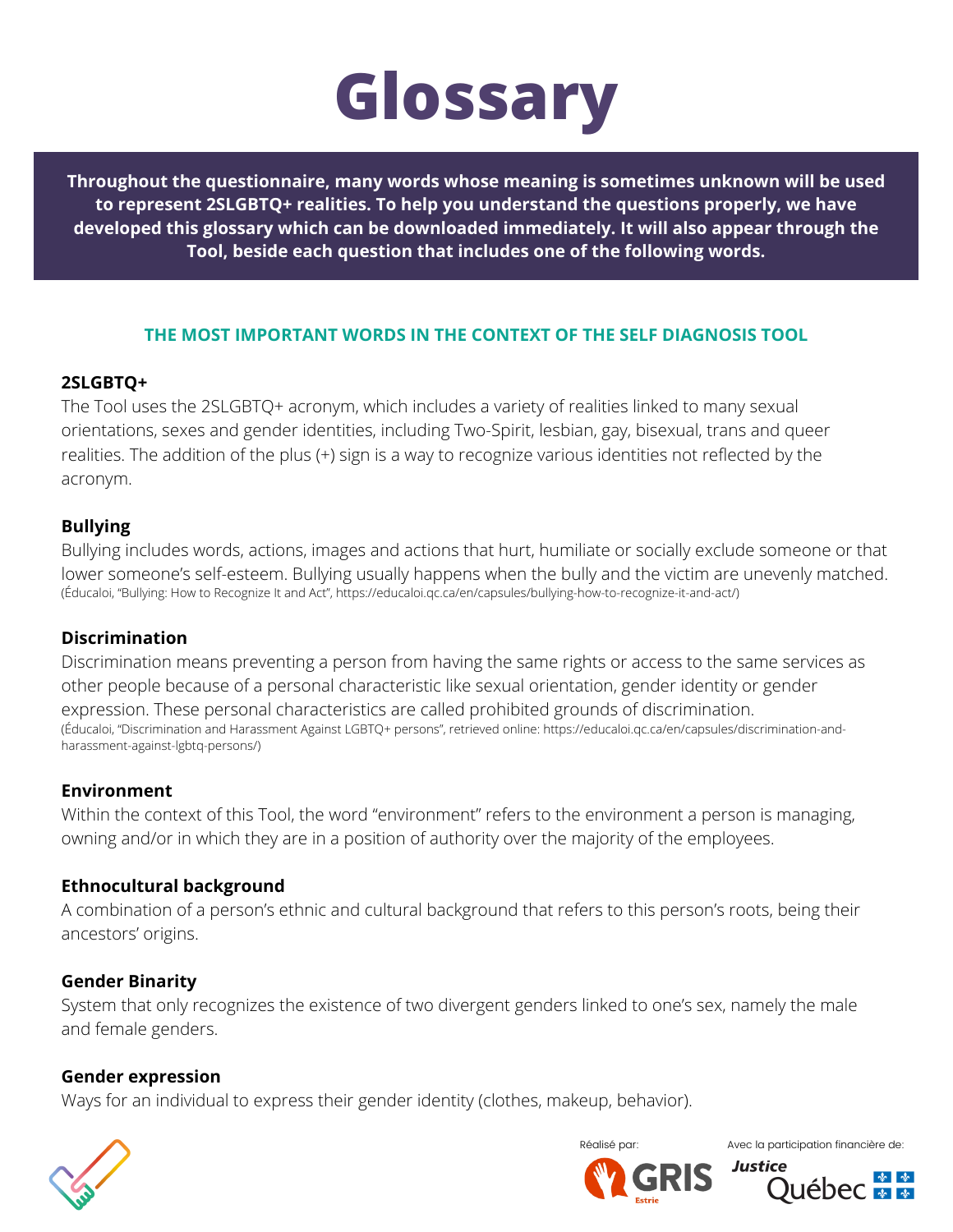# **Gender identity**

An individual's personnal understanding of their gender, regardless of what appears on their birth certificate (sex assigned at birth); it is a profound and intimate feeling.\* For exemple: Female, male, non-binary, etc.

## **Gender stereotypes**

Precise characteristics attributed to the female and male genders, based on social constructs.

### **Harrassment**

Harassment is behaviour that threatens another person's dignity or physical or psychological well-being. Discriminatory harassment is harassment toward another person based on prohibited grounds of discrimination. This behaviour is not allowed, no matter what the situation. [\(Éducaloi, "Discrimination et harcèlement envers les personnes LGBTQ+", https://educaloi.qc.ca/en/capsules/discrimination-and-harassment-against](https://educaloi.qc.ca/en/capsules/discrimination-and-harassment-against-lgbtq-persons/)lgbtq-persons/)

## **Intersectionality**

Concept which recognizes that the coexistence of different grounds of discrimination attached to one's identity (eg. skin color, language, disability, gender identity and sexual orientation) leads to an unique discrimination that can sometimes be more frequent and oppressive.

# **Racialization/Racialized person**

Person that belongs, a real or supposed way, to one of the groups having undergone a racialization process. Race, as a social and political construct, is the result of a process that categorizes people with similar characteristics such as language, skin color, religion and/or ethnocultural origin.

### **Sex**

Refers primarily to the anatomical nature of an individual's genitalia or reproductive organs.\*

# **Sex assigned at birth**

Sexe determined by the physician who checks off the M (male) or F (female) box on the birth certificate based on an observation of the baby's genitalia.\*

### **Sexual orientation**

Sexual orientation refers to one's sexual attraction towards individuals of another gender and/or of the same gender as them. Can include romantic attraction, or not.





Réalisé par:  $\sqrt{a}$  Avec la participation financière de

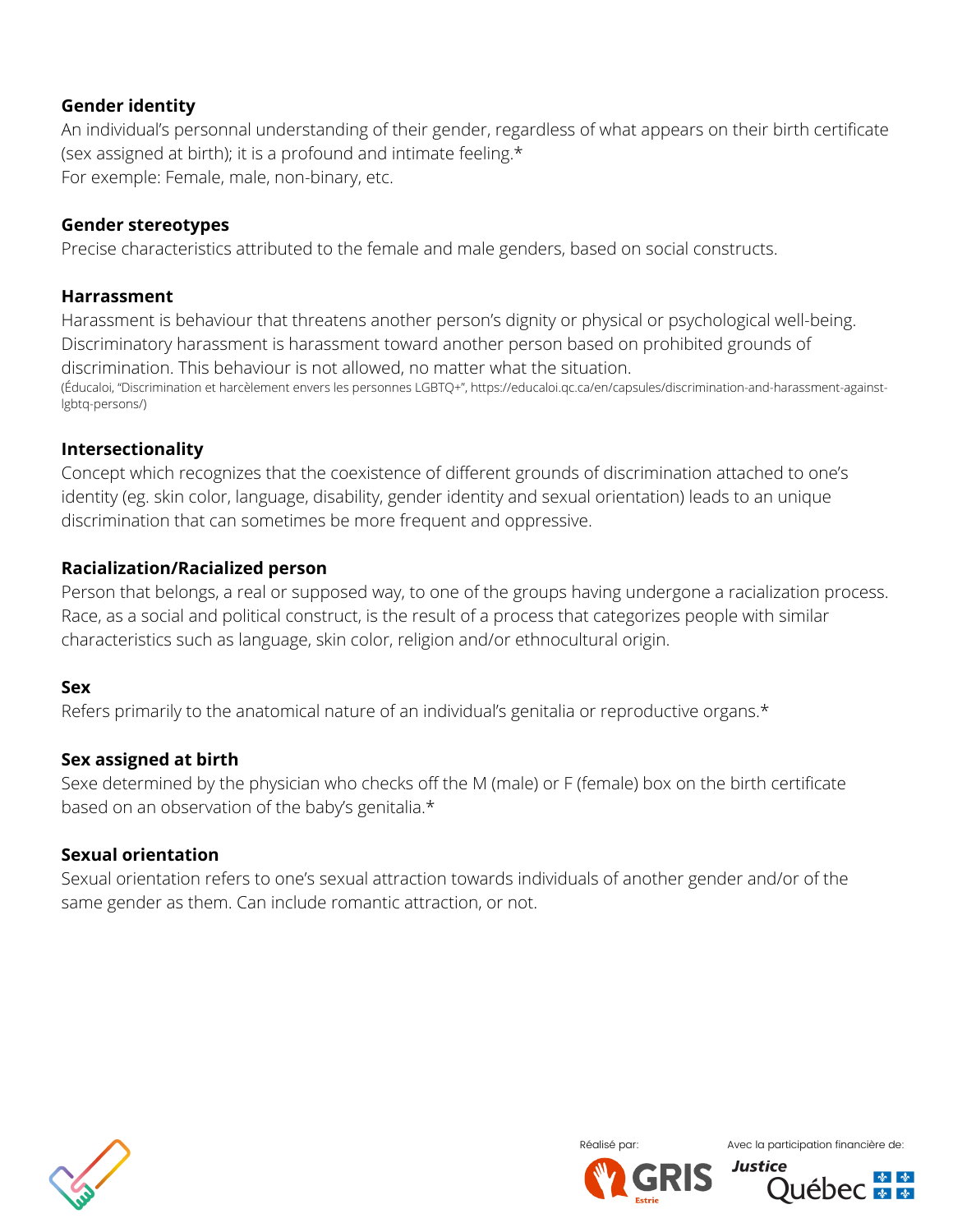## **OTHER IMPORTANT WORDS**

# **Agender**

A person who does not identify to a particular gender.

# **Aromantic**

A person who feels little or no romantic attraction towards other persons.

# **Asexual**

A person who feels little or no sexual attraction towards other persons.

# **Bisexual**

A person who is sexually and/or romantically attracted to persons of the opposite gender as well as persons of the same gender as them.

# **Cisgender**

A person whose gender matches their assigned sex at birth.

# **Cisnormativity**

The assumption that cisgender is the norm and that the gender binary should be the reference point for determining what is normal (valid) or not.\*

# **Gay**

A person, often a man, who is sexually and/or romantically attracted to persons of the same gender, often men.

# **Gender fluid**

Gender identity or gender expression that does not match the traditional gender norms of male and female.

# **Hétéronormativity**

The assumption that heterosexuality is the norm and that heterosexual relationships are the reference point for determining what is normal (valid) or not.\*

# **Hétérosexual**

A person who is sexually and/or romantically attracted to persons of their opposite gender.

# **Homophobia**

Encompasses all negative attitudes that can lead to discrimination (harassment, rejection, violence, etc.) against an individual or group of individuals based on their actual or perceived sexual orientation. Homophobia includes lesbophobia, gayphobia and biphobia. Homophobia can affect anyone whose appearance or behaviour does not conform to gender stereotypes.\*